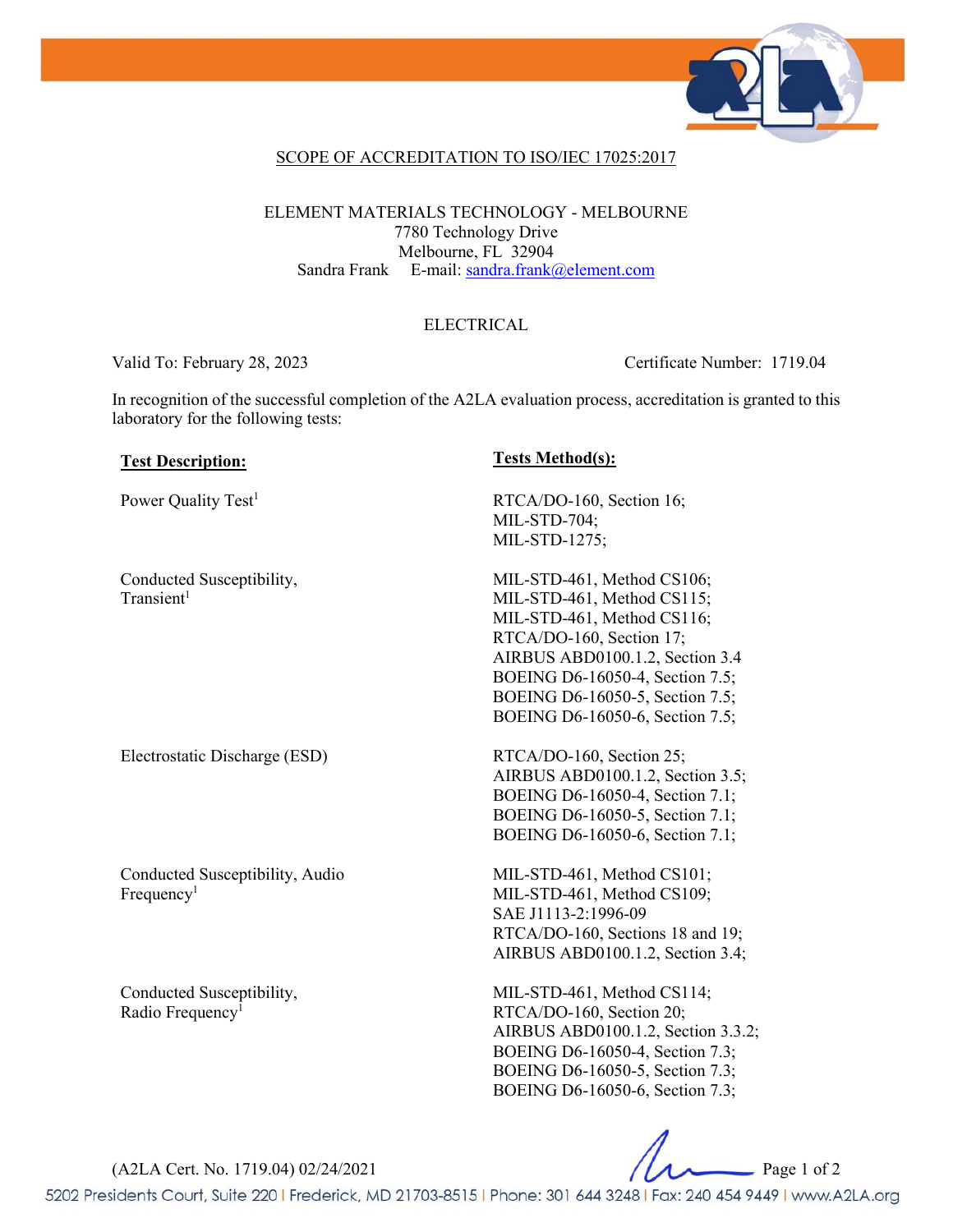### **Test Description: Tests Method(s):**

Radiated Susceptibility, Audio Frequency<sup>1</sup>

Radiated Susceptibility, Radio Frequency<sup>1</sup>

Conducted Emissions, Audio Frequency<sup>1</sup>

Conducted Emissions, Radio Frequency<sup>1</sup>

Radiated Emissions, Magnetic Field<sup>1</sup>

Radiated Emissions, Electric Field $1$ 

MIL-STD-461, Method RS101; RTCA/DO-160, Section 19; AIRBUS ABD0100.1.2, Section 3.4; BOEING D6-16050-4, Section 7.2; BOEING D6-16050-5, Section 7.2; BOEING D6-16050-6, Section 7.2;

MIL-STD-461, Method RS103; RTCA/DO-160, Section 20; AIRBUS ABD0100.1.2, Section 3.3; BOEING D6-16050-4, Section 7.3; BOEING D6-16050-5, Section 7.3; BOEING D6-16050-6, Section 7.3;

MIL-STD-461, Method CE101; BOEING D6-16050-4, Sections 8.3.1 and 8.3.2; BOEING D6-16050-5, Section 8.1.1; BOEING D6-16050-6, Section 8.3

MIL-STD-461, Method CE102; RTCA/DO-160, Section 21; AIRBUS ABD0100.1.2, Section 3.4.5; BOEING D6-16050-4, Section 8.4; BOEING D6-16050-5, Section 8.2; BOEING D6-16050-6, Section 8.4

MIL-STD-461, Method RE101; RTCA/DO-160, Section 15; AIRBUS ABD0100.1.2, Section 3.4.1

MIL-STD-461, Method RE102; MIL-STD-461, Method RE103; RTCA/DO-160, Section 21; AIRBUS ABD0100.1.2, Section 3.4.5; BOEING D6-16050-4, Section 8.4; BOEING D6-16050-5, Section 8.2; BOEING D6-16050-6, Section 8.4

<sup>1</sup> This lab is capable of performing current and older versions of MIL-STD-461 (versions A through G) and RTCA/DO-160 (versions A through G) for the methods listed above. The methods listed above on this Scope are accredited.

(A2LA Cert. No. 1719.04) 02/24/2021 Page 2 of 2